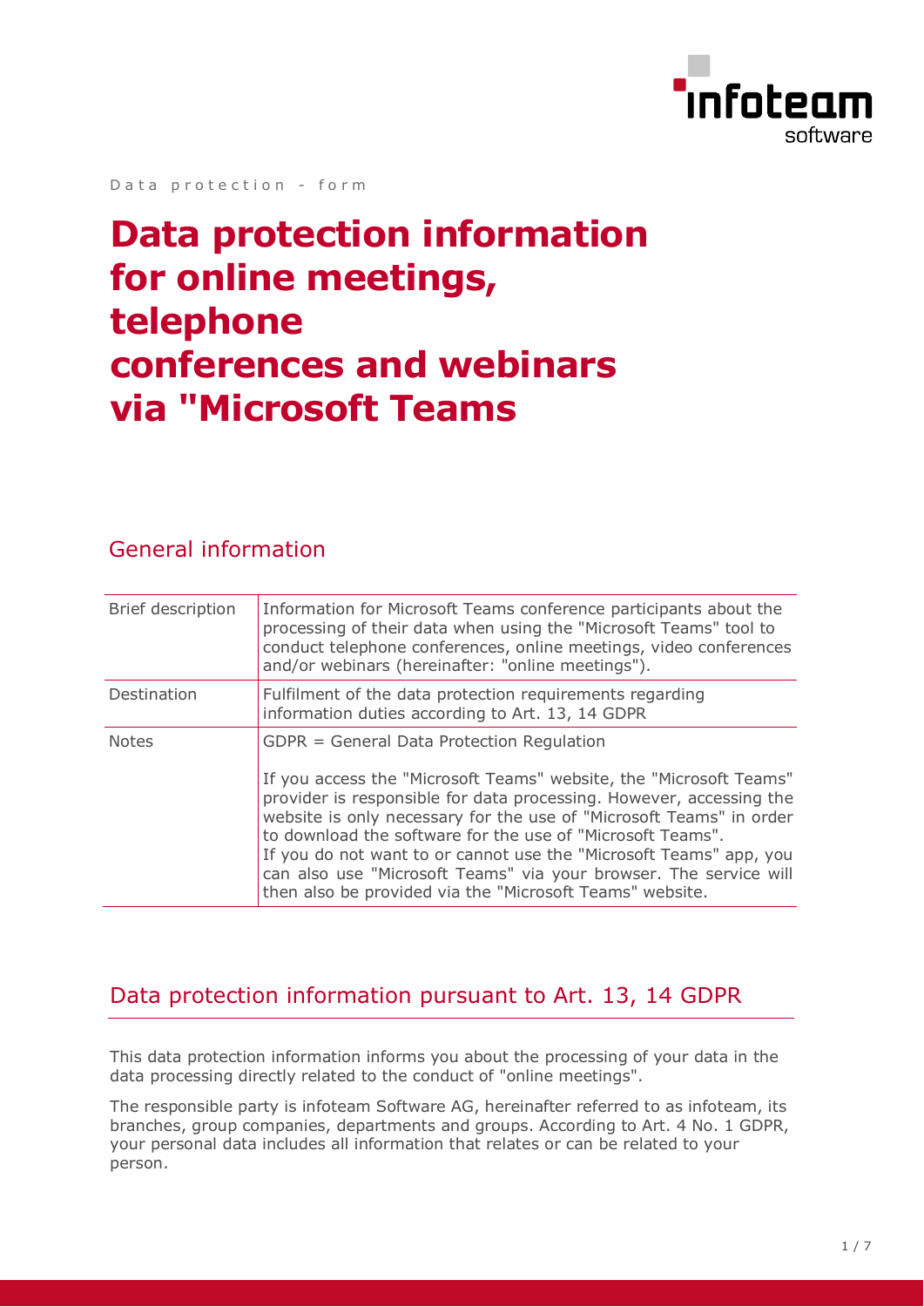

# Content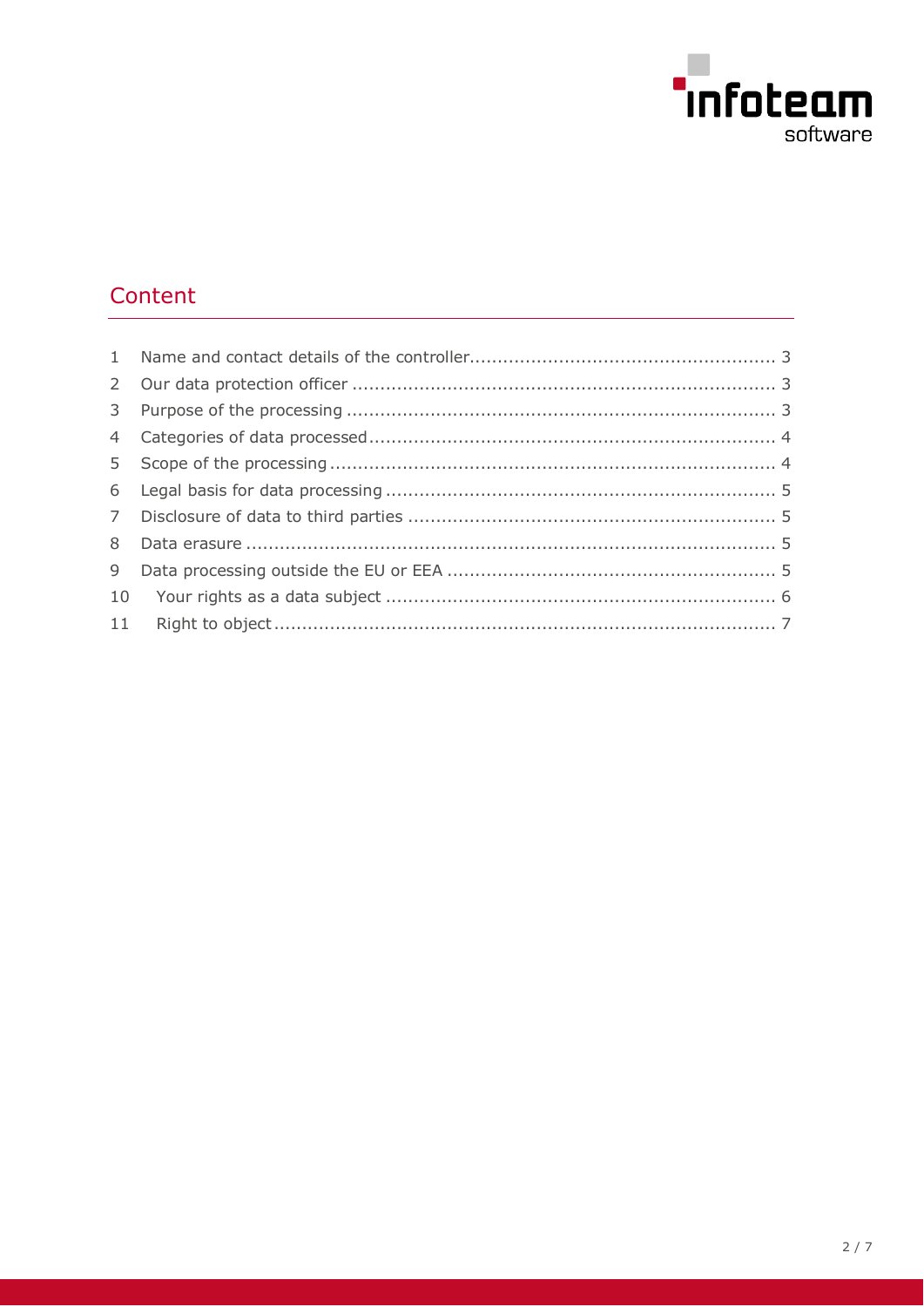

### <span id="page-2-0"></span>1 Name and contact details of the controller

The responsible party within the meaning of data protection law is the

**infoteam Software AG** Am Bauhof 9 91088 Bubenreuth

You will find further information about our company, details of the persons authorised to represent it and also further contact options in our imprint on our website: https://www.infoteam.de/impressum

#### **Hint:**

If you access the "Microsoft Teams" website, the "Microsoft Teams" provider is responsible for data processing. However, accessing the website is only necessary for the use of "Microsoft Teams" in order to download the software for the use of "Microsoft Teams".

If you do not want to or cannot use the "Microsoft Teams" app, you can also use "Microsoft Teams" via your browser. The service will then also be provided via the "Microsoft Teams" website.

#### <span id="page-2-1"></span>2 Our data protection officer

We have appointed a data protection officer in our company. You can reach her under the following contact options:

Dr Marion Herrmann Datenschutz Symbiose GmbH, Hundingstr. 12, 95445 Bayreuth, Germany E-mail: datenschutz@infoteam.de

### <span id="page-2-2"></span>3 Purpose of the processing

The purpose of using "Microsoft Teams" and the purpose of the related data processing is to conduct conference calls, online meetings, video conferences, webinars and online trainings (hereinafter: "online meetings"). "Microsoft Teams" is a service of Microsoft Corporation.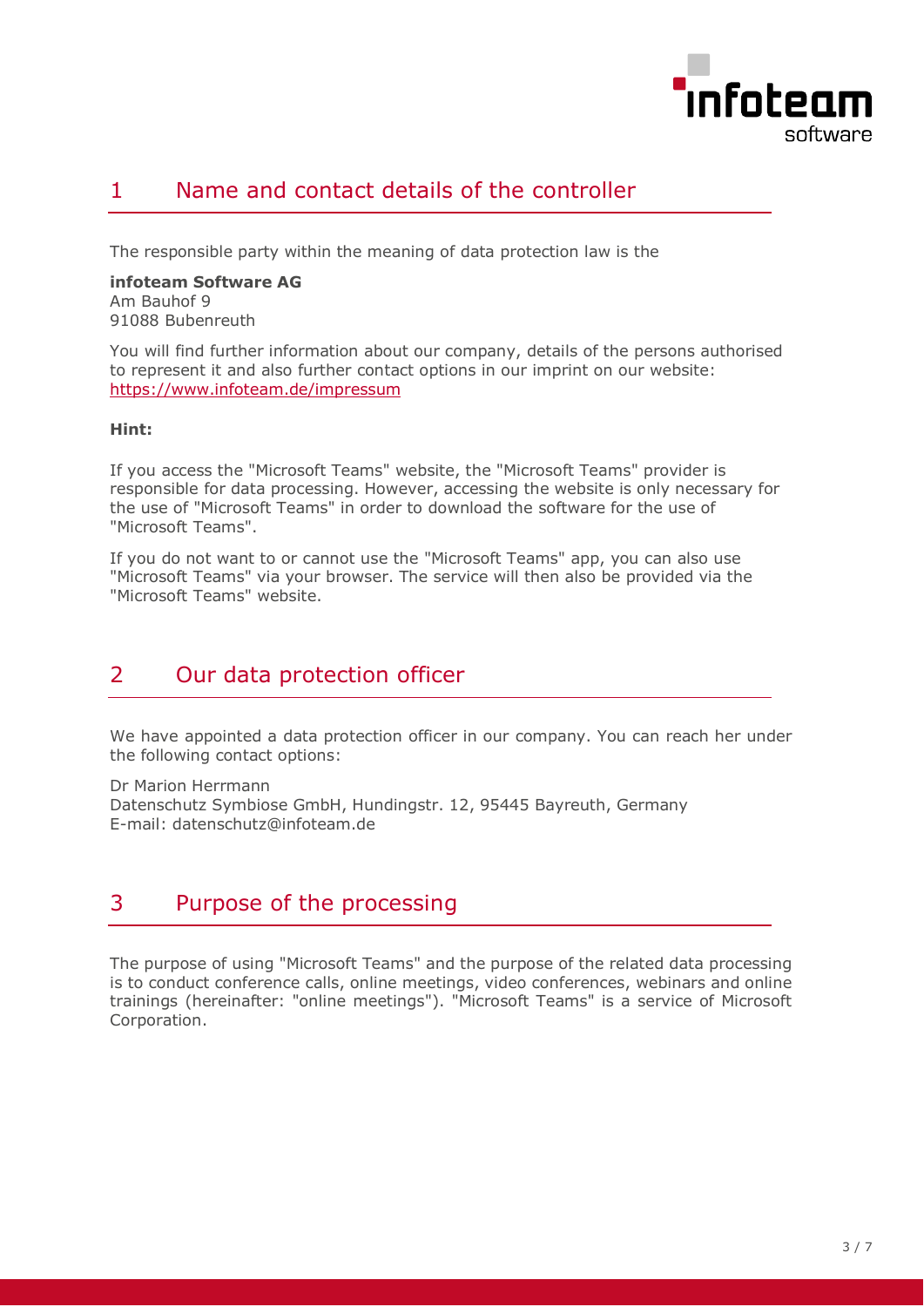

### <span id="page-3-0"></span>4 Categories of data processed

When using "Microsoft Teams", various types of data are processed. The scope of the data also depends on the information you provide before or during participation in an "online meeting".

The following personal data are subject to processing:

| Network data                   | IP address of the participants                                                                                                                                                                                                                                                                                                                                                                                                                                                                                                                                                                   |
|--------------------------------|--------------------------------------------------------------------------------------------------------------------------------------------------------------------------------------------------------------------------------------------------------------------------------------------------------------------------------------------------------------------------------------------------------------------------------------------------------------------------------------------------------------------------------------------------------------------------------------------------|
|                                | e.g. display name ("Display Name"), e-mail address if<br>applicable, profile picture (optional), preferred<br>language                                                                                                                                                                                                                                                                                                                                                                                                                                                                           |
| <b>User details:</b>           | This information may be visible to other meeting<br>participants. If applicable, the telephone number<br>provided may also be affected.                                                                                                                                                                                                                                                                                                                                                                                                                                                          |
| <b>Meeting metadata:</b>       | e.g. date, time, meeting ID, telephone numbers,<br>location                                                                                                                                                                                                                                                                                                                                                                                                                                                                                                                                      |
| Text, audio and video<br>data: | You may have the option of using the chat function in<br>an "online meeting". In this respect, the text entries<br>you make are processed in order to display them in<br>the "online meeting". In order to enable the display<br>of video and the playback of audio, the data from the<br>microphone of your terminal device, as well as from<br>any video camera connected to the terminal device,<br>will be processed accordingly for the duration of the<br>meeting. You can switch off or mute the camera or<br>microphone yourself at any time via the "Microsoft"<br>Teams" applications. |

# <span id="page-3-1"></span>5 Scope of the processing

We use "Microsoft Teams" to conduct "online meetings". If we want to record "online meetings", we will transparently communicate this to you in advance. By attending the meeting, you agree to the recording.

If it is necessary for the purposes of logging the results of an "online meeting", we will log the chat content. However, this will not usually be the case.

Automated decision-making within the meaning of Article 22 of the GDPR is not used.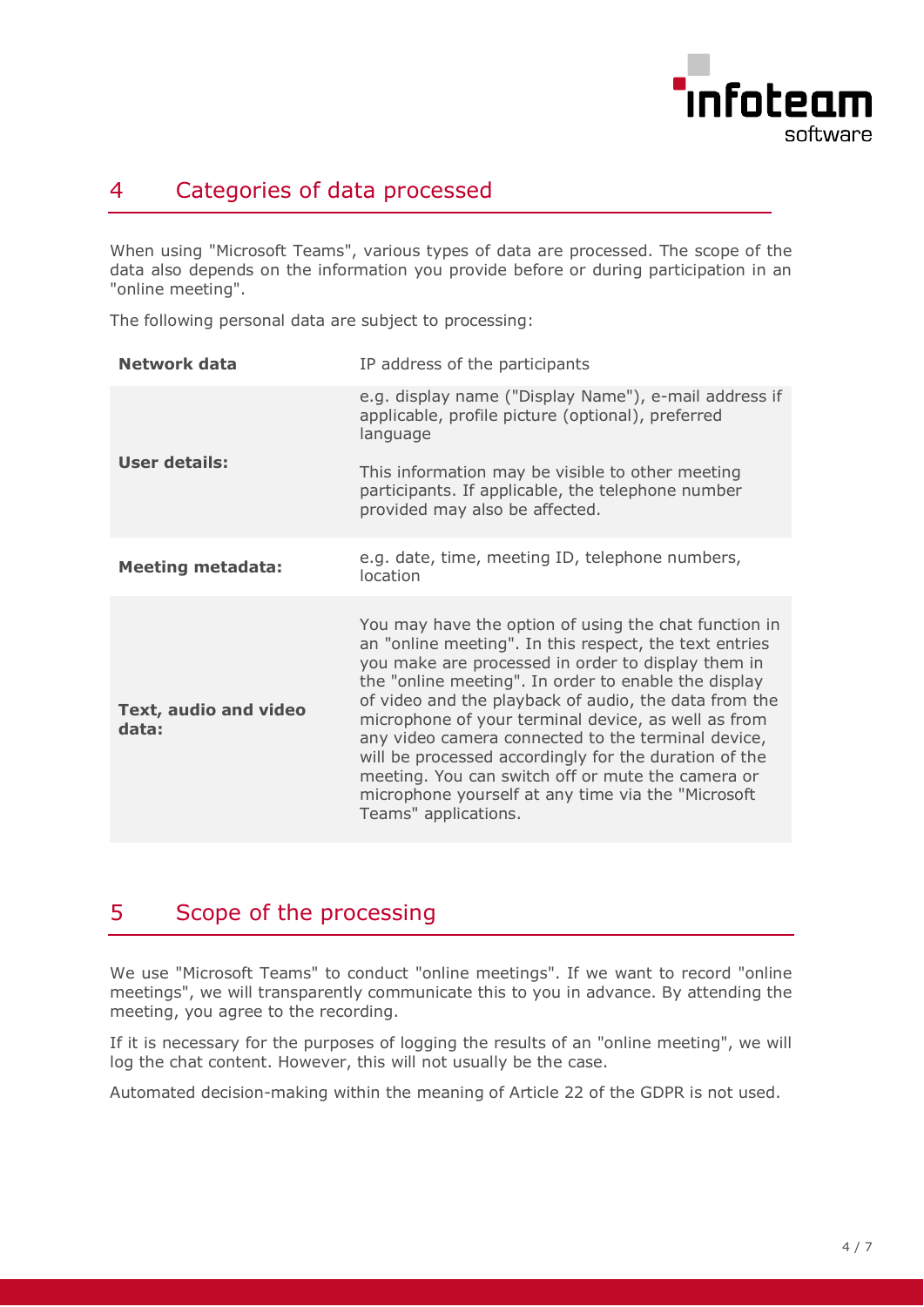

#### <span id="page-4-0"></span>6 Legal basis for data processing

Insofar as personal data of employees of the company is processed, Section 26 BDSG is the legal basis for the data processing. If, in connection with the use of "Microsoft Teams", personal data is not required for the establishment, implementation or termination of the employment relationship, but is nevertheless an elementary component in the use of "Microsoft Teams", Art. 6 para. 1f) GDPR is the legal basis for data processing. In these cases, our interest lies in the effective implementation of "online meetings".

Incidentally, the legal basis for data processing when conducting "online meetings" is Art. 6 para. 1b) GDPR, insofar as the meetings are conducted within the framework of contractual relationships. If there is no contractual relationship, the legal basis is Art. 6 para. 1f) GDPR. Here too, our interest lies in the effective implementation of "online meetings".

## <span id="page-4-1"></span>7 Disclosure of data to third parties

Personal data processed in connection with participation in "online meetings" are generally not passed on to third parties unless they are explicitly intended to be passed on. Please note that, as with face-to-face meetings, content from "online meetings" is often used to communicate information with customers, interested parties or third parties and is therefore intended for disclosure.

Other recipients: The provider of "Microsoft Teams" necessarily receives knowledge of the above-mentioned data, insofar as this is provided for within the framework of our order processing contract with "Microsoft Teams".

#### <span id="page-4-2"></span>8 Data erasure

We generally delete personal data when there is no need for further storage. A requirement may exist in particular if the data is still needed to fulfil contractual services or to be able to check and grant or ward off warranty and, if applicable, guarantee claims. In the case of statutory retention obligations, deletion is only considered after the expiry of the respective retention obligation.

# <span id="page-4-3"></span>9 Data processing outside the EU or EEA

Data processing outside the European Union (EU) does not take place as a matter of principle, as we have limited our storage location to data centres in the European Union. However, we cannot exclude the possibility that data is routed via internet servers located outside the EU. This can be the case in particular if participants in "online meetings" are in a third country. However, the data is encrypted during transport via the internet and thus protected against unauthorised access by third parties.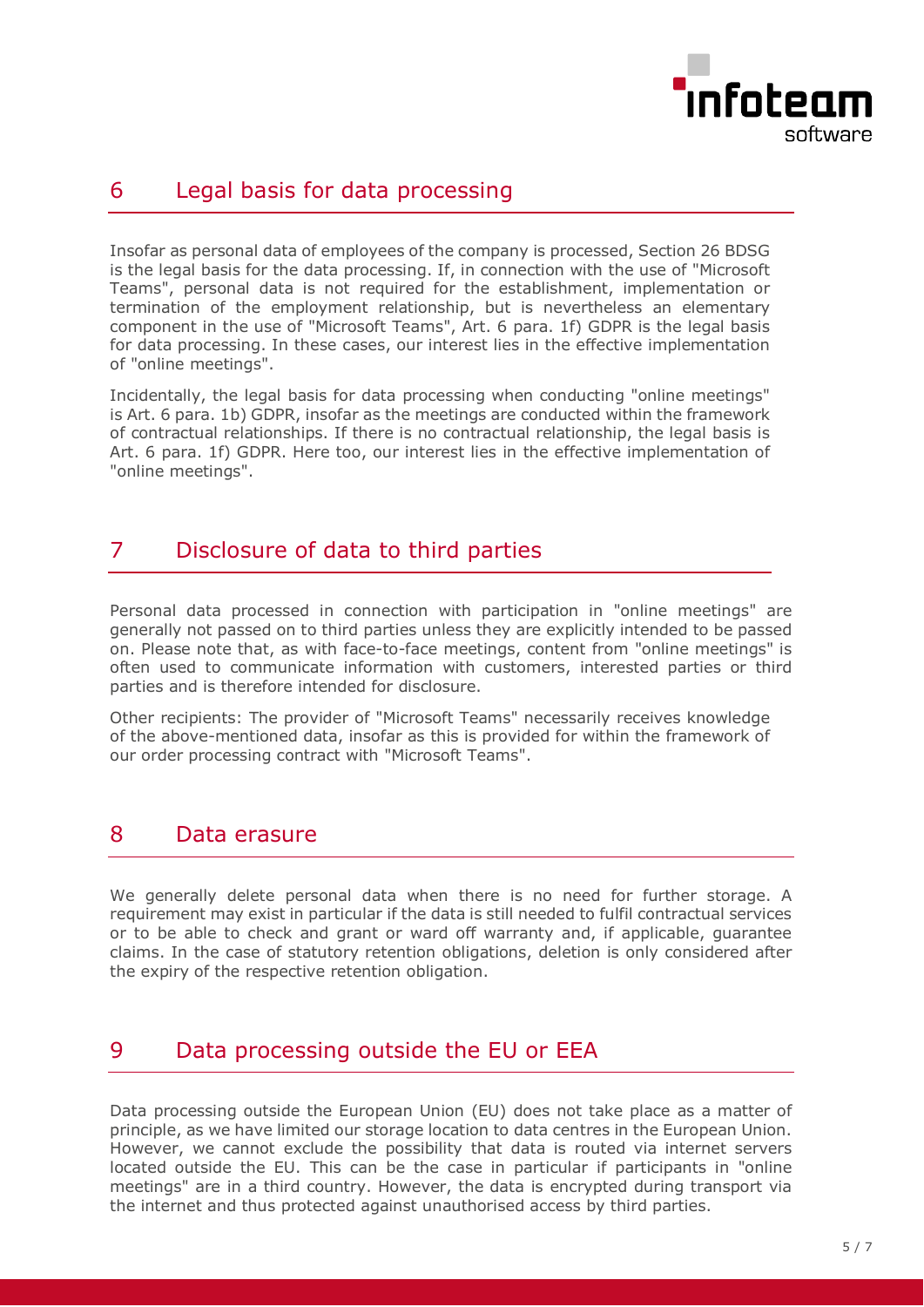

#### <span id="page-5-0"></span>10 Your rights as a data subject

As a data subject, you have various rights:

- **Right of withdrawal:** You can withdraw your consent at any time. The data processing based on the revoked consent may then no longer be continued for the future.
- **Right to** information: You can request information about your personal data processed by us. This applies in particular to the purposes of the data processing, the categories of personal data, the categories of recipients, if applicable, the storage period, the origin of your data, if applicable, and the existence of automated decision-making, including profiling, if applicable, and meaningful information on its details.
- **Right of rectification:** You can request the correction of incorrect or the completion of your personal data stored by us.
- **Right of erasure**: You may request the erasure of your personal data stored by us, unless its processing is necessary for the exercise of the right to freedom of expression and information, for compliance with a legal obligation, for reasons of public interest or for the assertion, exercise or defence of legal claims.
- **Right to restriction of processing: You can request the restriction of the** processing of your personal data if you dispute the accuracy of the data, the processing is unlawful, but you refuse to delete it. You also have this right if we no longer need the data but you need it to assert, exercise or defend legal claims. Furthermore, you have this right if you have objected to the processing of your personal data;
- **Right to data portability**: You may request that we transfer the personal data you have provided to us in a structured, commonly used and machine-readable format. Alternatively, you may request the direct transfer of the personal data you have provided to us to another controller, where this is possible.
- **Right to complain**: You can complain to a data protection supervisory authority, for example, if you believe that we are processing your personal data in an unlawful manner. You have the right to complain about our processing of personal data to a data protection supervisory authority.

#### Our competent **data protection supervisory authority** is:

Bayerisches Landesamt für Datenschutzaufsicht (BayLDA) Promenade 18, 91522 Ansbach, Germany Telephone : +49 (0) 981 180093-0, E-Mail: poststelle@lda.bayern.de